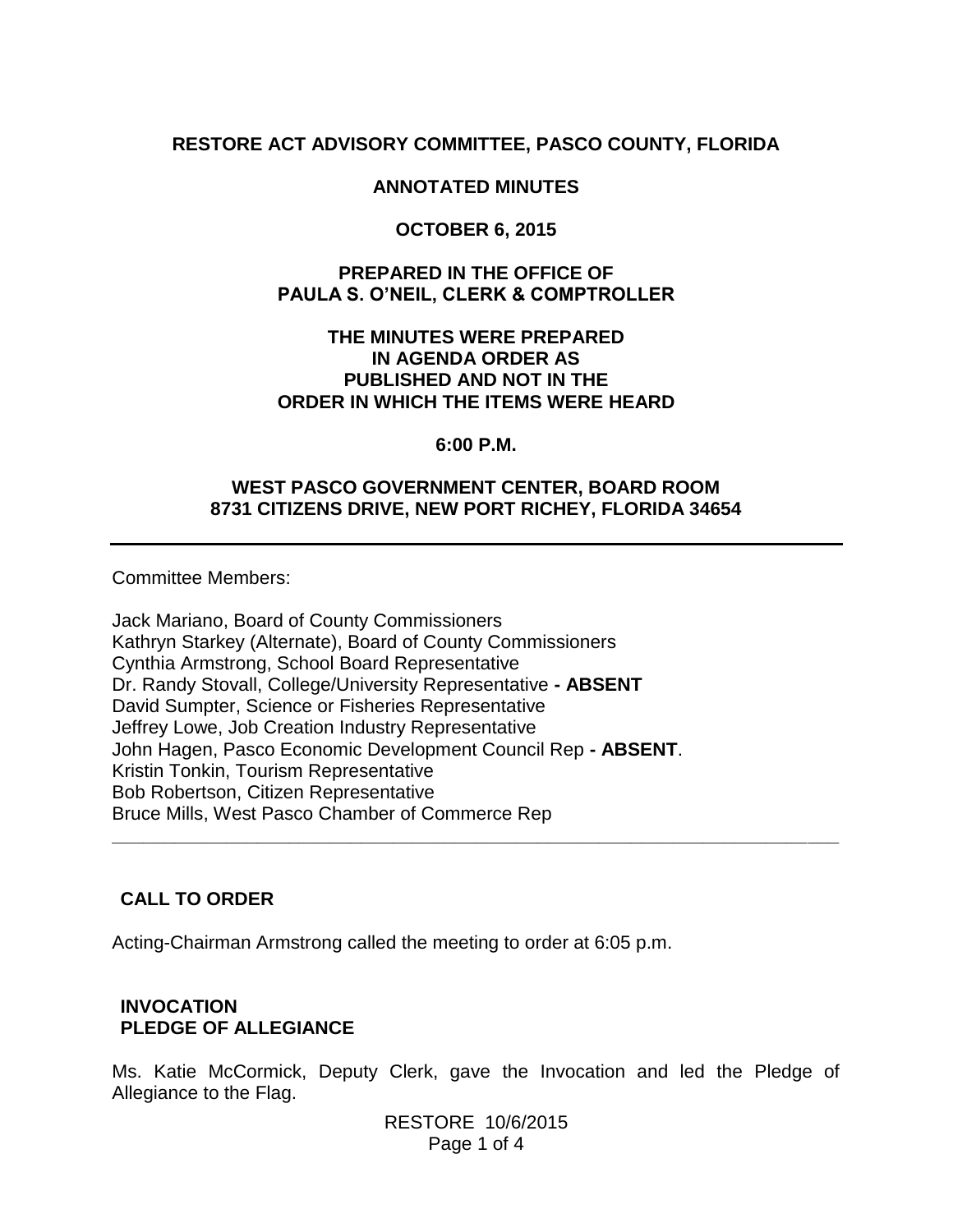## **ROLL CALL**

All members were present except Dr. Stovall and Mr. Hagen. Chairman Mariano arrived to the meeting at 6:16 p.m. and Commissioner Starkey arrived at 6:20 p.m.

### **PUBLIC COMMENT**

**Citizens are given an opportunity to comment on any proposition coming before the Committee during Public Comment. The Committee also takes Public Comment on items to be placed on a future RESTORE Act Advisory Committee agenda.**

There was none.

## **TOPICS FOR DISCUSSION**

### **Introduction of new committee member – Mr. David Sumpter**

Mr. Curtis Franklin, RESTORE Act Program Coordinator, introduced Mr. David Sumpter and described his background and experience. He welcomed him to the RESTORE Advisory Committee.

Mr. Sumpter said he appreciated the opportunity to serve on the RESTORE Committee.

Mr. Jeffrey Steinsnyder, County Attorney, was aware Mr. Sumpter had served on other boards and was familiar with the Sunshine Law but if Mr. Sumpter had any questions regarding the Sunshine Law, he could contact him.

## **Minutes Approval from the May 7, 2015 RESTORE Act Advisory Committee Meeting**

Acting-Chairman Armstrong requested a motion to approve the May 7, 2015 minutes.

**MOVED TO APPROVE** the minutes; motion carried with Commissioner Starkey and Chairman Mariano absent from the vote.

Acting-Chairman Armstrong called on the motion; the vote was unanimous and the motion carried with Chairman Mariano absent from the vote.

Acting-Chairman Armstrong passed the gavel to Chairman Mariano upon his arrival.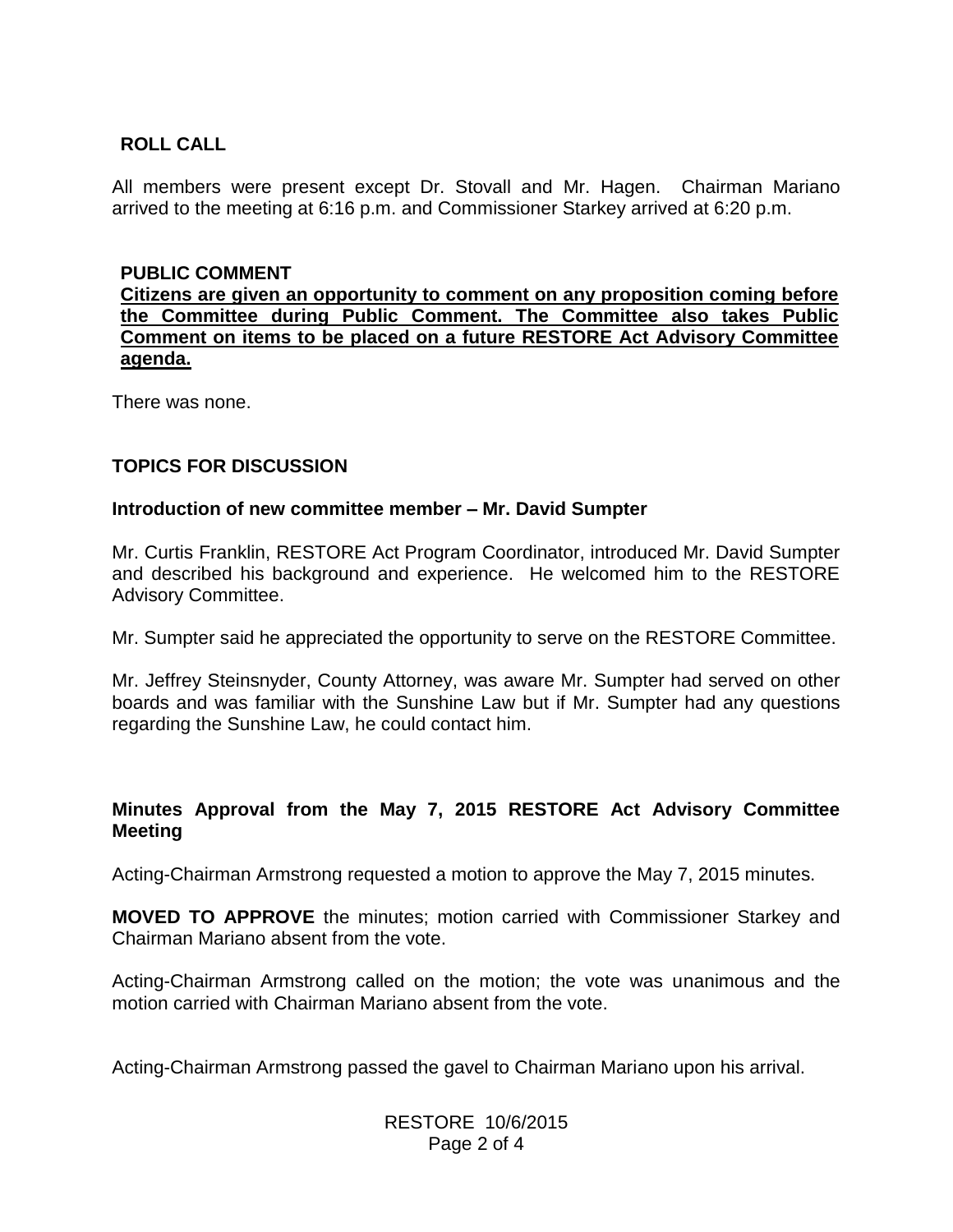## **Update on RESTORE, BP, MYIP**

Mr. Franklin used a PowerPoint presentation to update the Committee on the tentative settlement agreements.

- Economic Claims Lawsuit Florida would receive \$2 billion.
- Clean Water Act Fines totaled \$5.5 billion. Pasco County would receive approximately \$1 million for every \$1 billion paid out over a period of 15 years.
- Natural Resource Damages \$680 million would be received by Florida. Approximately 25% of those funds may be spent outside the 8 disproportionally affected counties. The funds would be controlled by Triumph Organization and there were no firm plans for disbursement yet.
- Local Claims BP paid \$1 billion to settle local government claims. Pasco's share was under the control of the Board of County Commissioners.

These tentative agreements still needed to be approved by the government, the Federal Court System, and the states. He spoke further on funds that may be available in Pasco County and when they would be disbursed. He spoke of the economic damages to Pasco County. He was still attending the Gulf Coast Consortium meetings and would keep the Committee updated.

Discussion was held regarding funds; types of projects; project grants; timing of the projects; economic repairs; environmental improvements; and other possible projects to be submitted. He noted that Pasco County was the first to have their MYIP approved and the first to receive any funds. In three years, RESTORE had moved from concepts to actual funds.

### **Save Our Seahorses Presentation**

Ms. Diane McMahon, Aquatic Visions Inc., spoke regarding her efforts to be proactive in order to save the Hippocampus Erectus Seahorse. She gave a history of her efforts and what she hoped to accomplish. The project was expected to last 5-10 years and her request was for \$48,500.00 to remodel her facility, collect data, breed, and return the Seahorses to their natural habitat.

Discussion followed regarding the breeding success rate; other facilities that may be involved; and other facets of the project including marketing and education. The Board suggested Ms. McMahon focus on data; comparisons; and the idea of a joint project with other counties in the area.

Mr. Franklin said he did not have the next meeting scheduled; he would contact the Committee when there was further information regarding funding.